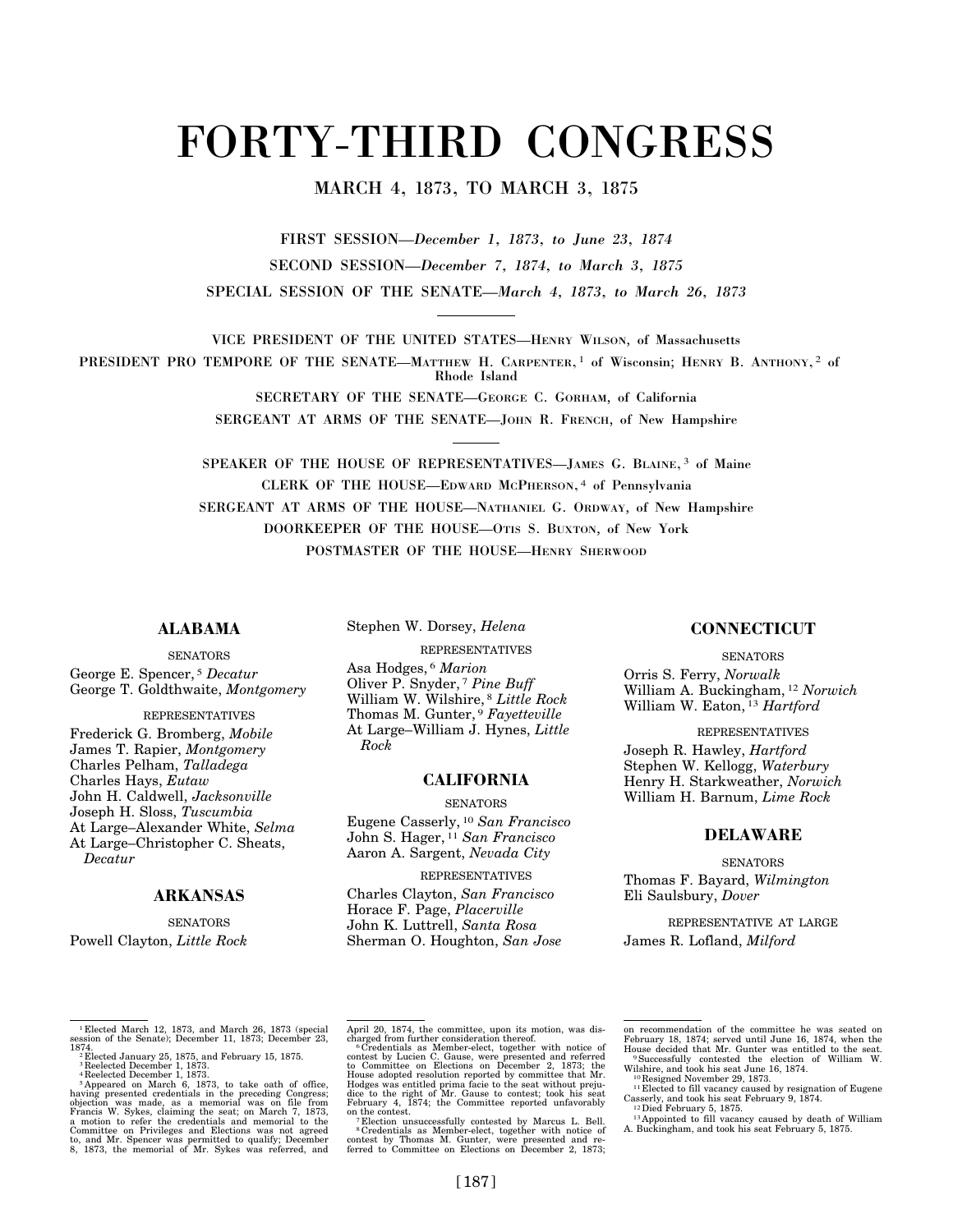Daniel D. Pratt, *Logansport* 

# **FLORIDA**

**SENATORS** Abijah Gilbert, *St. Augustine*  Simon B. Conover, *Tallahassee*  REPRESENTATIVES AT LARGE Josiah T. Walls, *Gainesville*  William J. Purman, 14 *Tallahassee* 

## **GEORGIA**

**SENATORS** Thomas M. Norwood, *Savannah*  John B. Gordon, *Atlanta*  REPRESENTATIVES Morgan Rawls, 15 *Guyton*  Andrew Sloan, 16 *Savannah*  Richard H. Whiteley, *Bainbridge*  Philip Cook, *Americus*  Henry R. Harris, 17 *Greenville*  James C. Freeman, *Griffin*  James H. Blount, *Macon*  Pierce M. B. Young, *Cartersville*  Alexander H. Stephens, 18 *Crawfordville*  Hiram P. Bell, *Cumming* 

## **ILLINOIS**

**SENATORS** 

John A. Logan, *Chicago*  Richard J. Oglesby, *Decatur*  REPRESENTATIVES

John B. Rice, 19 *Chicago*  Bernard G. Caulfield, 20 *Chicago*  Jasper D. Ward, *Chicago*  Charles B. Farwell, *Chicago*  Stephen A. Hurlbut, *Belvidere*  Horatio C. Burchard, *Freeport*  John B. Hawley, *Rock Island*  Franklin Corwin, *Peru*  Greenbury L. Fort, *Lacon*  Granville Barrere, *Canton*  William H. Ray, *Rushville*  Robert M. Knapp, *Jerseyville*  James C. Robinson, *Springfield*  John McNulta, *Bloomington*  Joseph G. Cannon, *Tuscola*  John R. Eden, *Sullivan*  James S. Martin, *Salem*  William R. Morrison, *Waterloo*  Isaac Clements, *Carbondale*  Samuel S. Marshall, *McLeansboro* 

# **INDIANA**

**SENATORS** 

Oliver H. P. T. Morton, *Indianapolis* 

REPRESENTATIVES William E. Niblack, *Vincennes*  Simeon K. Wolfe, *New Albany*  William S. Holman, *Aurora*  Jeremiah M. Wilson, *Connersville*  John Coburn, *Indianapolis*  Morton C. Hunter, *Bloomington*  Thomas J. Cason, *Lebanon*  James N. Tyner, *Peru*  John P. C. Shanks, 21 *Portland*  Henry B. Sayler, *Huntington*  Jasper Packard, *Laporte*  At Large–William Williams, *Warsaw*  At Large–Godlove S. Orth, *La Fayette* 

## **IOWA**

**SENATORS** George G. Wright, *Des Moines*  William B. Allison, *Dubuque*  REPRESENTATIVES George W. McCrary, *Keokuk*  Aylett R. Cotton, *Lyons*  William G. Donnan, *Independence*  Henry O. Pratt, *Charles City*  James Wilson, *Traer*  William Loughridge, *Oskaloosa*  John A. Kasson, *Des Moines* 

James W. McDill, *Afton*  Jackson Orr, *Boone* 

## **KANSAS**

**SENATORS** 

Alexander Caldwell, 22 *Leavenworth*  Robert Crozier, 23 *Leavenworth*  James M. Harvey, 24 *Vinton*  John J. Ingalls, *Atchison*  REPRESENTATIVES AT LARGE David P. Lowe, *Fort Scott*  Stephen A. Cobb, *Wyandotte*  William A. Phillips, *Salina* 

# **KENTUCKY**

SENATORS

John W. Stevenson, *Covington*  Thomas C. McCreery, *Owensboro*  REPRESENTATIVES

Edward Crossland, *Mayfield*  John Young Brown, *Henderson*  Charles W. Milliken, *Franklin*  William B. Read, *Hodgensville*  Elisha D. Standiford, *Louisville* 

William E. Arthur, *Covington*  James B. Beck, *Lexington*  Milton J. Durham, *Danville*  George M. Adams, *Barbourville*  John D. Young, 25 *Owingsville* 

## **LOUISIANA**

SENATORS J. Rodman West, *New Orleans*  Vacant, 26 *New Orleans*  REPRESENTATIVES 27 J. Hale Sypher, 28 *New Orleans*  Effingham Lawrence, 29 *New Orleans*  Lionel A. Sheldon, 30 *New Orleans*  Chester B. Darrall, *Brashear*  George L. Smith, 31 *Shreveport*  Frank Morey, *Monroe*  At Large–George A. Sheridan, 32 *Lake Providence* 

## **MAINE**

**SENATORS** Hannibal Hamlin, *Bangor*  Lot M. Morrill, *Augusta*  REPRESENTATIVES John H. Burleigh, *South Berwick*  William P. Frye, *Lewiston*  James G. Blaine, *Augusta*  Samuel Hersey, 33 *Bangor*  Eugene Hale, *Ellsworth* 

#### **MARYLAND**

SENATORS William T. Hamilton, *Hagerstown*  George R. Dennis, *Kingston*  REPRESENTATIVES Ephraim K. Wilson, *Snow Hill*  Stevenson Archer, *Bel Air*  William J. O'Brien, *Baltimore*  Thomas Swann, *Baltimore*  William J. Albert, *Baltimore* 

Lloyd Lowndes, Jr., *Cumberland* 

# **MASSACHUSETTS**

**SENATORS** 

Charles Sumner, 34 *Boston*  William B. Washburn, 35 *Greenfield*  George S. Boutwell, 36 *Groton* 

REPRESENTATIVES

James Buffinton, *Fall River*  Benjamin W. Harris, *East Bridgewater* 

Lawrence who contested his election.<br><sup>29</sup> Successfully contested the election of J. Hale Sypher, and took his seat March 3, 1875.

<sup>&</sup>lt;sup>14</sup> Resigned January 25, 1875.<br><sup>15</sup> Served until March 24, 1874; succeeded by Andrew

Sloan who contested his election.<br><sup>16</sup> Successfully contested the election of Morgan Rawls,

and took his seat March 24, 1874.<br><sup>17</sup> Election unsuccessfully contested by M. Bethune.<br><sup>18</sup> Elected to fill vacancy caused by death of Representa-<br>tive-elect Ambrose R. Wright (December 21, 1872, before

the beginning of the congressional term), and took his seat December 1, 1873.<br><sup>19</sup> Died December 17, 1874.<br><sup>20</sup> Elected to fill vacancy caused by death of John B.

Rice, and took his seat February 1, 1875.<br><sup>21</sup> Election unsuccessfully contested by John E. Neff.<br><sup>22</sup> Resigned March 24, 1873, while a resolution was<br>pending and under discussion declaring he "was not duly

and legally elected.'' <sup>23</sup> Appointed to fill vacancy caused by resignation of Al-exander Caldwell, and took his seat December 1, 1873.

<sup>&</sup>lt;sup>24</sup> Elected to fill vacancy caused by resignation of Alex-<br>ander Caldwell, and took his seat February 12, 1874.<br><sup>25</sup> Election unsuccessfully contested by John M. Burns.<br><sup>26</sup> Pinckney B. S. Pinchback and William L. McMill

<sup>&</sup>lt;sup>26</sup> Electron unsuccessimly contested by some m. Edino.<br><sup>26</sup> Pinckney B. S. Pinchback and William L. McMillen<br>were claimants for the seat and the contest continued

throughout the Congress without settlement. <sup>27</sup> A dual government existed in Louisiana at this time, and certificates of election for Representative at large and for the first, second, and fourth districts signed by acting<br>Governor Pinchback were presented by Messrs. Pinchback,<br>Lawrence, Gibson, and Davidson, respectively; credentials,<br>signed by Governor Warmoth, were also presente three last named were seated pending contests. 28Served until March 3, 1875; succeeded by Effingham

<sup>30</sup> Randall L. Gibson filed a contest, but no further ac-

tion was taken.<br>
<sup>31</sup> Elected to fill vacancy caused by death of Representa-<br>
<sup>31</sup> Elected Samuel Peters before the beginning of the congressional term, and took his seat December 3, 1873; E.<br>
C. Davidson filed a contest

contest by Pinckney B. S. Pinchback. 33Died February 3, 1875, before the commencement of

the Forty-fourth Congress, to which he had been reelected.<br><sup>34</sup> Died March 11, 1874.<br><sup>35</sup> Elected to fill vacancy caused by death of Charles<br>Sumner, and took his seat May 1, 1874.<br><sup>36</sup> Elected to fill vacancy caused by re

Wilson in preceding Congress, and took his seat March 17, 1873.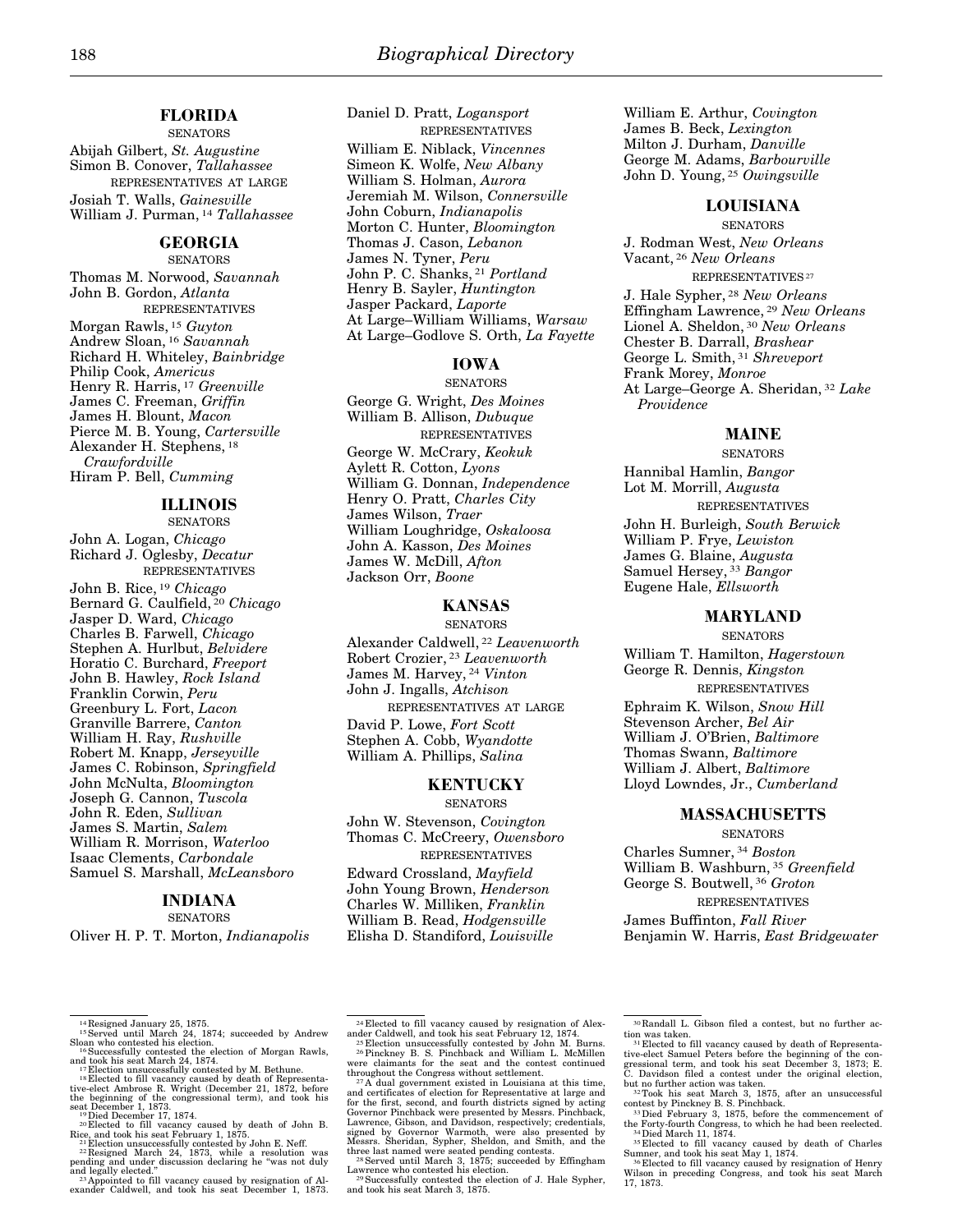William Whiting, 37 *Boston*  Henry L. Pierce, 38 *Boston*  Samuel Hooper, 39 *Boston*  Daniel W. Gooch, *Melrose*  Benjamin F. Butler, *Lowell*  E. Rockwood Hoar, *Concord*  John M. S. Williams, *Cambridge*  George F. Hoar, *Worcester*  Alvah Crocker, 40 *Fitchburg*  Charles A. Stevens, 41 *Ware*  Henry L. Dawes, *Pittsfield* 

#### **MICHIGAN**

**SENATORS** Zachariah Chandler, *Detroit*  Thomas W. Ferry, *Grand Haven*  REPRESENTATIVES

Moses W. Field, *Detroit*  Henry Waldron, *Hillsdale*  George Willard, *Battle Creek*  Julius C. Burrows, *Kalamazoo*  Wilder D. Foster, 42 *Grand Rapids*  William B. Williams, 43 *Allegan*  Josiah W. Begole, *Flint*  Omar D. Conger, *Port Huron*  Nathan B. Bradley, *Bay City*  Jay A. Hubbell, *Houghton* 

## **MINNESOTA**

**SENATORS** 

Alexander Ramsey, *St. Paul*  William Windom, *Winoma*  REPRESENTATIVES

Mark H. Dunnell, *Owatonna*  Horace B. Strait, *Shakopee*  John T. Averill, *St. Paul* 

## **MISSISSIPPI**

**SENATORS** Adelbert Ames, 44 *Natchez*  Henry R. Pease, 45 *Jackson*  James L. Alcorn, *Friars Point*  REPRESENTATIVES Lucius Q. C. Lamar, *Oxford*  Albert R. Howe, *Sardis*  Henry W. Barry, *Columbus*  Jason Niles, *Kosciusko*  George C. McKee, *Vicksburg*  John R. Lynch, *Natchez* 

## **MISSOURI**

**SENATORS** Carl Schurz, *St. Louis*  Lewis V. Bogy, *St. Louis*  REPRESENTATIVES Edwin O. Stanard, *St. Louis*  Erastus Wells, *St. Louis*  William H. Stone, *St. Louis* 

Robert A. Hatcher, *New Madrid*  Richard P. Bland, *Lebanon*  Harrison E. Havens, *Springfield*  Thomas T. Crittenden, *Warrensburg*  Abram Comingo, *Independence*  Isaac C. Parker, *St. Joseph*  Ira B. Hyde, *Princeton*  John B. Clark, Jr., *Fayette*  John M. Glover, *La Grange*  Aylett H. Buckner, *Mexico* 

## **NEBRASKA**

**SENATORS** Thomas W. Tipton, *Brownville*  Phineas W. Hitchcock, *Omaha*  REPRESENTATIVE AT LARGE Lorenzo Crounse, *Fort Calhoun* 

#### **NEVADA**

SENATORS William M. Stewart, *Virginia City*  John P. Jones, *Gold Hill*  REPRESENTATIVE AT LARGE Charles W. Kendall, *Hamilton* 

#### **NEW HAMPSHIRE**

**SENATORS** Aaron H. Cragin, *Lebanon*  Bainbridge Wadleigh, *Milford*  REPRESENTATIVES William B. Small, *New Market*  Austin F. Pike, *Franklin*  Hosea W. Parker, *Claremont* 

## **NEW JERSEY**

**SENATORS** John P. Stockton, *Trenton*  Frederick T. Frelinghuysen, *Newark*  REPRESENTATIVES John W. Hazelton, *Mullica Hill*  Samuel A. Dobbins, *Mount Holly*  Amos Clark, Jr., *Elizabeth*  Robert Hamilton, *Newton*  William Walter Phelps, *Englewood*  Marcus L. Ward, *Newark*  Isaac W. Scudder, *Jersey City* 

## **NEW YORK**

**SENATORS** 

Roscoe Conkling, *Utica*  Reuben E. Fenton, *Jamestown*  REPRESENTATIVES Henry J. Scudder, *New York City*  John G. Schumaker, *Brooklyn*  Stewart L. Woodford, 46 *Brooklyn*  Simeon B. Chittenden, 47 *Brooklyn*  Philip S. Crooke, *Flatbrush* 

William R. Roberts, *New York City*  James Brooks, 48 *New York City*  Samuel S. Cox, 49 *New York City*  Thomas J. Creamer, *New York City*  John D. Lawson, *N ew York City*  David B. Mellish, 50 *New York City*  Richard Schell, 51 *New York City*  Fernando Wood, *New York City*  Clarkson N. Potter, *New Rochelle*  Charles St. John, *Port Jervis*  John O. Whitehouse, *Poughkeepsie*  David M. De Witt, *Kingston*  Eli Perry, *Albany*  James S. Smart, *Cambridge*  Robert S. Hale, *Elizabethtown*  William A. Wheeler, *Malone*  Henry H. Hathorn, *Saratoga Springs*  David Wilber, *Milford*  Clinton L. Merriam, *Locust Grove*  Ellis H. Roberts, *Utica*  William E. Lansing, *Chittenango*  R. Holland Duell, *Cortland*  Clinton D. MacDougall, *Auburn*  William H. Lamport, *Canandaigua*  Thomas C. Platt, *Owego*  H. Boardman Smith, *Elmira*  Freeman Clarke, *Rochester*  George G. Hoskins, *Attica*  Lyman K. Bass, *Buffalo*  Walter L. Sessions, *Panama*  At Large–Lyman Tremain, *Albany* 

## **NORTH CAROLINA**

SENATORS Matt W. Ransom, *Weldon*  Augustus S. Merrimon, *Raleigh*  REPRESENTATIVES Clinton L. Cobb, *Elizabeth City*  Charles R. Thomas, *New Bern*  Alfred M. Waddell, *Wilmington*  William A. Smith, *Princeton*  James M. Leach, *Lexington*  Thomas S. Ashe, *Wadesboro*  William M. Robbins, *Statesville*  Robert B. Vance, *Asheville* 

#### **OHIO**

**SENATORS** John Sherman, *Mansfield*  Allen G. Thurman, *Columbus*  REPRESENTATIVES Milton Sayler, *Cincinnati*  Henry B. Banning, *Cincinnati*  John Q. Smith, *Oakland*  Lewis B. Gunckel, *Dayton*  Charles N. Lamison, *Lima*  Isaac R. Sherwood, *Bryan*  Lawrence T. Neal, *Chillicothe*  William Lawrence, *Bellefontaine* 

<sup>37</sup> Died June 29, 1873, before Congress assembled.<br><sup>38</sup> Elected to fill vacancy caused by the death of William

Whiting, and took his seat December 1, 1873.<br><sup>39</sup>Died February 13, 1875.<br><sup>40</sup>Died December 26, 1874.<br><sup>41</sup> Elected to fill vacancy caused by death of Alvah Crocker, and took his seat January 27, 1875. 42Died September 20, 1873, before Congress assembled.

<sup>43</sup> Elected to fill vacancy caused by death of Wilder D. Foster, and took his seat December 1, 1873. 44 Resigned January 10, 1874, having been elected gov-

ernor. 45 Elected to fill vacancy caused by resignation of Adel-bert Ames, and took his seat February 12, 1874. 46 Resigned July 1, 1874.

<sup>&</sup>lt;sup>47</sup> Elected to fill vacancy caused by resignation of Stewart L. Woodford, and took his seat December 7, 1874.  $48$  Died April 30, 1873.<br><sup>48</sup> Elected to fill vacancy caused by the death of James

Brooks, and took his seat December 1, 1873.<br><sup>50</sup>Died May 23, 1874.<br><sup>51</sup> Elected to fill vacancy caused by death of David B.<br>Mellish, and took his seat December 7, 1874.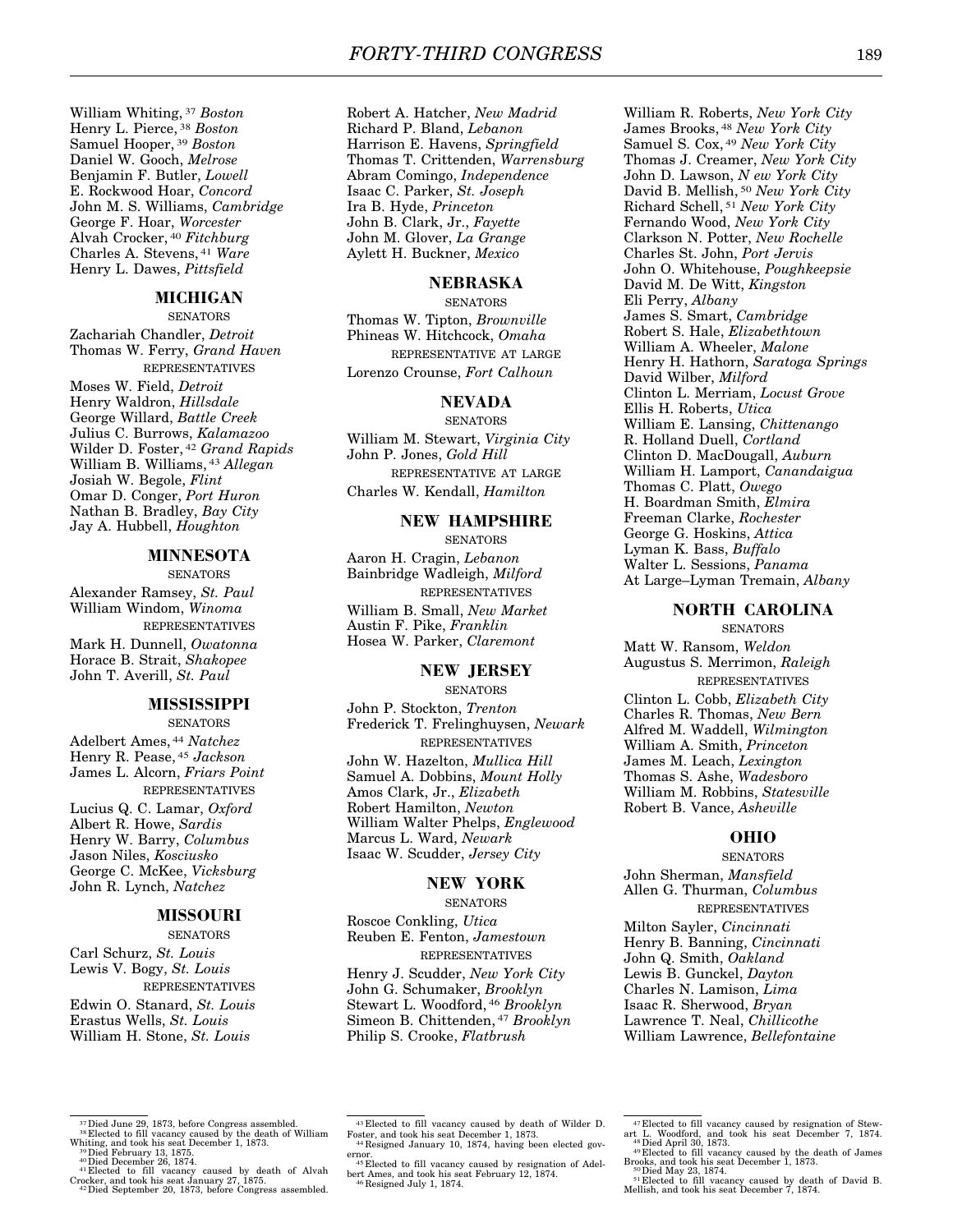## **OHIO—Continued**

REPRESENTATIVES—Continued

James W. Robinson, *Marysville*  Charles Foster, *Fostoria*  Hezekiah S. Bundy, *Wellston*  Hugh J. Jewett, 52 *Columbus*  William E. Finck, 53 *Somerset*  Milton I. Southard, *Zanesville*  John Berry, *Upper Sandusky*  William P. Sprague, *McConnellsville*  Lorenzo Danford, *St. Clairsville*  Laurin D. Woodworth, *Youngstown*  James Monroe, *Oberlin*  James A. Garfield, *Hiram*  Richard C. Parsons, *Cleveland* 

## **OREGON**

**SENATORS** James K. Kelly, *Portland*  John H. Mitchell, *Portland*  REPRESENTATIVE AT LARGE Joseph G. Wilson, 54 *The Dalles*  James W. Nesmith, 55 *Rickreall* 

#### **PENNSYLVANIA SENATORS**

Simon Cameron, *Harrisburg*  John Scott, *Huntingdon*  REPRESENTATIVES Samuel J. Randall, *Philadelphia* 

Charles O'Neill, *Philadelphia*  Leonard Myers, *Philadelphia*  William D. Kelley, *Philadelphia*  Alfred C. Harmer, *Germantown*  James S. Biery, *Allentown*  Washington Townsend, *West Chester*  Hiester Clymer, *Reading*  A. Herr Smith, *Lancaster*  John W. Killinger, *Lebanon*  John B. Storm, *Stroudsburg*  Lazarus D. Shoemaker, *Wilkes-Barre*  James D. Strawbridge, *Danville*  John B. Packer, *Sunbury*  John A. Magee, *New Bloomfield*  John Cessna, *Bedford*  R. Milton Speer, *Huntingdon*  Sobieski Ross, *Coudersport*  Carlton B. Curtis, *Erie*  Hiram L. Richmond, *Meadville*  Alexander W. Taylor, *Indiana*  James S. Negley, *Pittsburgh*  Ebenezer McJunkin, 56 *Butler*  John M. Thompson, 57 *Butler*  William S. Moore, *Washington*  At Large–Lemuel Todd, *Carlisle*  At Large–Charles Albright, *Mauch Chunk*  At Large–Glenni W. Scofield, *Warren* 

#### **RHODE ISLAND**

**SENATORS** Henry B. Anthony, *Providence*  William Sprague, *Providence*  REPRESENTATIVES Benjamin T. Eames, *Providence*  James M. Pendleton, *Westerly* 

## **SOUTH CAROLINA**

**SENATORS** Thomas J. Robertson, *Columbia*  John J. Patterson, *Columbia*  REPRESENTATIVES Joseph H. Rainey, *Georgetown*  Alonzo J. Ransier, *Charleston*  Robert B. Elliott, 58 *Columbia*  Lewis C. Carpenter, 59 *Columbia*  Alexander S. Wallace, *Yorkville*  At Large–Richard H. Cain, *Columbia* 

#### **TENNESSEE**

**SENATORS** William G. Brownlow, *Knoxville*  Henry Cooper, *Nashville*  REPRESENTATIVES Roderick R. Butler, *Taylorsville*  Jacob M. Thornburgh, *Knoxville*  William Crutchfield, *Chattanooga*  John M. Bright, *Fayetteville*  Horace H. Harrison, *Nashville*  Washington C. Whitthorne, *Columbia*  John D. C. Atkins, *Paris*  David A. Nunn, *Brownsville*  Barbour Lewis, *Memphis*  At Large–Horace Maynard, *Knoxville* 

## **TEXAS**

#### **SENATORS**

Morgan C. Hamilton, *Austin*  James W. Flanagan, *Flanagans Mills*  REPRESENTATIVES William S. Herndon, *Tyler*  William P. McLean, *Mount Pleasant*  D. C. Giddings, *Brenham*  John Hancock, *Austin*  At Large–Roger Q. Mills, *Corsicana*  At Large–Asa H. Willie, *Galveston* 

#### **VERMONT**

**SENATORS** 

George F. Edmunds, *Burlington*  Justin S. Morrill, *Strafford*  REPRESENTATIVES Charles W. Willard, *Montpelier*  Luke P. Poland, *St. Johnsbury*  George W. Hendee, *Morrisville* 

## **VIRGINIA**

**SENATORS** 

John W. Johnston, *Abingdon*  John F. Lewis, *Port Republic*  REPRESENTATIVES

James B. Sener, *Fredericksburg*  James H. Platt, Jr., *Norfolk*  J. Ambler Smith, *Richmond*  William H. H. Stowell, *Burkeville*  Alexander M. Davis, 60 *Independence*  Christopher Y. Thomas, 61 *Martinsville*  Thomas Whitehead, *Amherst*  John T. Harris, *Harrisonburg*  Eppa Hunton, *Warrenton*  Rees T. Bowen, *Maiden Spring* 

## **WEST VIRGINIA**

**SENATORS** Arthur I. Boreman, *Parkersburg*  Henry G. Davis, *Piedmont*  REPRESENTATIVES John J. Davis, 62 *Clarksburg*  J. Marshall Hagans, 63 *Morgantown*  Frank Hereford, *Union* 

#### **WISCONSIN SENATORS**

Timothy O. Howe, *Green Bay*  Matthew H. Carpenter, *Milwaukee*  REPRESENTATIVES Charles G. Williams, *Janesville*  Gerry W. Hazelton, *Columbus*  J. Allen Barber, *Lancaster*  Alexander Mitchell, *Milwaukee*  Charles A. Eldridge, *Fond du Lac*  Philetus Sawyer, *Oshkosh*  Jeremiah M. Rusk, *Viroqua*  Alexander S. McDill, *Plover* 

## **TERRITORY OF ARIZONA**

DELEGATE

Richard C. McCormick, *Tucson* 

#### **TERRITORY OF COLORADO**  DELEGATE

Jerome B. Chaffee, *Denver* 

**TERRITORY OF DAKOTA**  DELEGATE Moses K. Armstrong, *Yankton* 

**DISTRICT OF COLUMBIA**64 DELEGATE

Norton P. Chipman, 65 *Washington* 

**TERRITORY OF IDAHO**  DELEGATE

John Hailey, *Boise City* 

 $52$  Resigned June 23, 1874.<br> $53$  Elected to fill vacancy caused by resignation of Hugh

J. Jewett, and took his seat December 7, 1874.<br><sup>54</sup> Died July 2, 1873, before Congress assembled.<br><sup>54</sup> Elected to fill vacancy caused by death of Joseph G.

Wilson, and took his seat December 1, 1873. <sup>56</sup> Resigned January 1, 1875. <sup>57</sup> Elected to fill vacancy caused by resignation of Ebe-nezer McJunkin, and took his seat January 5, 1875.

<sup>&</sup>lt;sup>58</sup> Resigned effective November 1, 1874.<br><sup>59</sup> Elected to fill vacancy caused by resignation of Robert

B. Elliott, and took his seat December 7, 1874.<br><sup>60</sup>Served until March 5, 1874; succeeded by Christopher

Y. Thomas who contested his election.<br><sup>61</sup> Successfully contested the election of Alexander M.

Davis, and took his seat March 5, 1874. <sup>62</sup> Election unsuccessfully contested by Benjamin Wilson, and took his seat January 27, 1874.

<sup>&</sup>lt;sup>63</sup> Election unsuccessfully contested by Benjamin F. Martin, and took his seat January 27, 1874.<br><sup>64</sup> Territorial form of government withdrawn and a government administered by a board of three commissioners,<br>appointed by

<sup>65</sup>Served until March 3, 1875, under the provisions of the act of June 20, 1874.